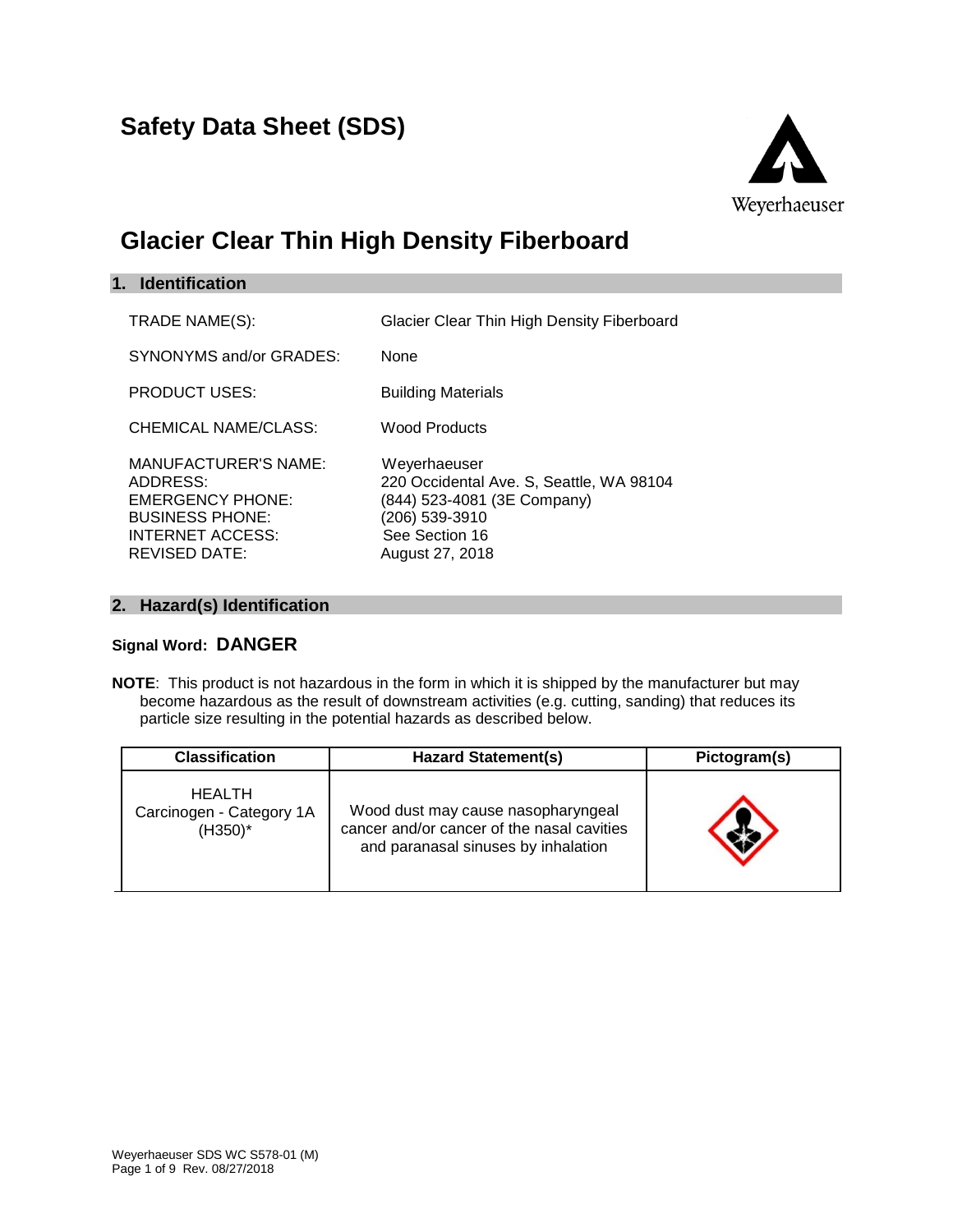# **2. Hazard(s) Identification (cont'd.)**

| <b>Skin Irritation</b><br>Category 2<br>(H315)                                             | Causes skin irritation                                                                                                                           |      |
|--------------------------------------------------------------------------------------------|--------------------------------------------------------------------------------------------------------------------------------------------------|------|
| Specific Target Organ<br><b>Toxicity-Single</b><br>Exposure (STOT)<br>Category 3<br>(H335) | May cause respiratory irritation                                                                                                                 |      |
| Eye Irritation<br>Category 2B<br>(H320)                                                    | Causes eye irritation                                                                                                                            | None |
| Combustible Dust<br>(OSHA Defined Hazard)                                                  | If converted to small particles during further<br>processing, handling, or by other means,<br>may form combustible dust concentrations<br>in air | None |

**\***Hazard codes (GHS)

| HMIS Rating (Scale 0-4):        | Health = $2^*$ | Fire = $1$ | <b>Physical Hazard = <math>0</math></b> |  |
|---------------------------------|----------------|------------|-----------------------------------------|--|
| <b>NFPA Rating (Scale 0-4):</b> | Health =       | Fire = $1$ | <b>Reactivity = 0</b>                   |  |

#### **Precautionary Statement(s):**

Prevention Statements**:**

P202: Do not handle until all safety precautions have been read and understood.

P210: Keep away from sparks, flame or other heat sources.

P243: Take precautionary measures against static discharge.

P261+284: Avoid breathing dust. In case of inadequate ventilation wear an approved respirator suitable for conditions of use.

P271: Use outdoors or in a well-ventilated area.

P280: Wear appropriate protective equipment for eye and skin exposure.

#### Response Statements:

P304+P340+P313: If inhaled and breathing becomes difficult, remove person to fresh air and keep comfortable for breathing. If symptoms persist, call a doctor or other qualified medical professional. P333+P313: If skin irritation or rash occurs get medical advice/attention.

P352+P264: If on skin wash with plenty of soap and water.

P362+P364: Take off contaminated clothing and wash before reuse.

P305+P351+P338: If in eyes, rinse cautiously for several minutes. Remove contact lenses if present and easy to do so.

Disposal:

P501: Dispose of in accordance with federal, state and local regulations.

**Ingredients of Unknown Acute Toxicity (>1%):** NAP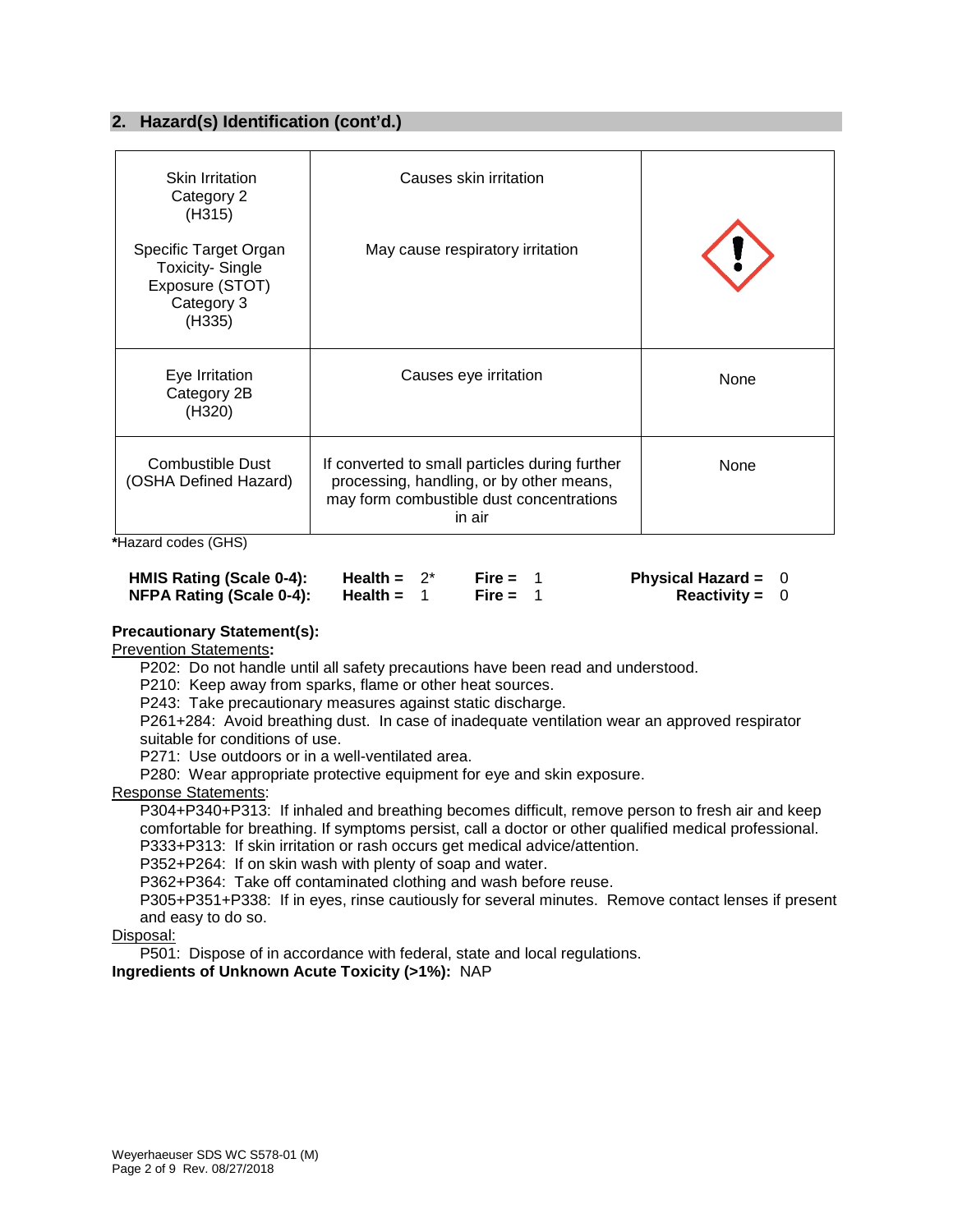# **3. Composition/Information on Ingredients**

| <b>Ingredients</b>                                                                                      | CAS#           | $Wt.$ % |
|---------------------------------------------------------------------------------------------------------|----------------|---------|
| Wood (wood dust, softwood or hardwood)                                                                  | None           | 93-97   |
| Resin solids: Polymeric Diphenylmethane<br>Diisocyanate <sup>1</sup><br>$[C_6H_3(NCO)CH_2]$ n (reacted) | $101 - 58 - 8$ | $3-5$   |
| Slack wax, petroleum                                                                                    | 64742-61-6     |         |

Common names: 1 Polymeric MDI (pMDI).

#### **4. First Aid Measures**

**Inhalation:** Remove to fresh air if respiratory symptoms are experienced. Seek medical help if persistent irritation, severe coughing, breathing difficulty or other serious symptoms occur.

**Eye Contact:** Treat dust in eye as a foreign object. Flush with water to remove dust particles. Remove contact lenses if present and easy to do so. Avoid touching or rubbing eyes to avoid further irritation or injury. Seek medical help if irritation persists.

**Skin Contact:** Wood dust can elicit contact dermatitis. Seek medical help if rash, irritation or dermatitis persists.

**Skin Absorption:** Not known to be absorbed through the skin.

**Ingestion:** Not applicable under normal use.

#### **Symptoms or Effects:**

- Acute Symptoms/Effects Wood and resin dust may cause mechanical irritation of the eyes and respiratory system. Dust can cause physical obstructions in the nasal passages, resulting in dryness of nose, dry cough, and sneezing.
- Delayed Symptoms/Effects Unique delayed effects are not anticipated after exposure. See Section 11 for additional information on chronic effects.

#### **5. Fire-fighting Measures**

#### **Extinguishing Media and Restrictions:** Water, carbon dioxide, dry powder and sand.

**Specific Hazards, Anticipated Combustion Products:** Thermal decomposition (i.e. smoldering, burning) products include carbon monoxide, carbon dioxide, oxides of nitrogen, hydrogen cyanide, aliphatic aldehydes, terpenes, and polycyclic aromatic hydrocarbons.

**Autoignition Temperature:** Variable [typically 400°-500°F (204°-260°C)]

- **Special Firefighting Equipment/Procedures:** No special equipment anticipated. Beware of potential combustible dust explosion hazard.
- **Unusual Fire and Explosion Hazards:** Depending on moisture content, particle diameter and concentration, wood and resin dust may pose a flash fire or deflagration hazard. If suspended in air in an enclosure or container and ignited, an explosion may occur due to the development of internal pressure causing rupture. An airborne concentration of 40 grams (40,000 mg) of dust per cubic meter of air is often used as the Minimum Explosible Concentration (MEC) for wood dusts. Conduct regular housekeeping inspections and cleaning to prevent excessive dust accumulations. Design and maintain control equipment to minimize fugitive combustible dust emissions. Ensure that ventilation systems are operating properly to capture, transport and contain combustible dust while controlling ignition sources. Reference NFPA 652 "Standard on the Fundamentals of Combustible Dust".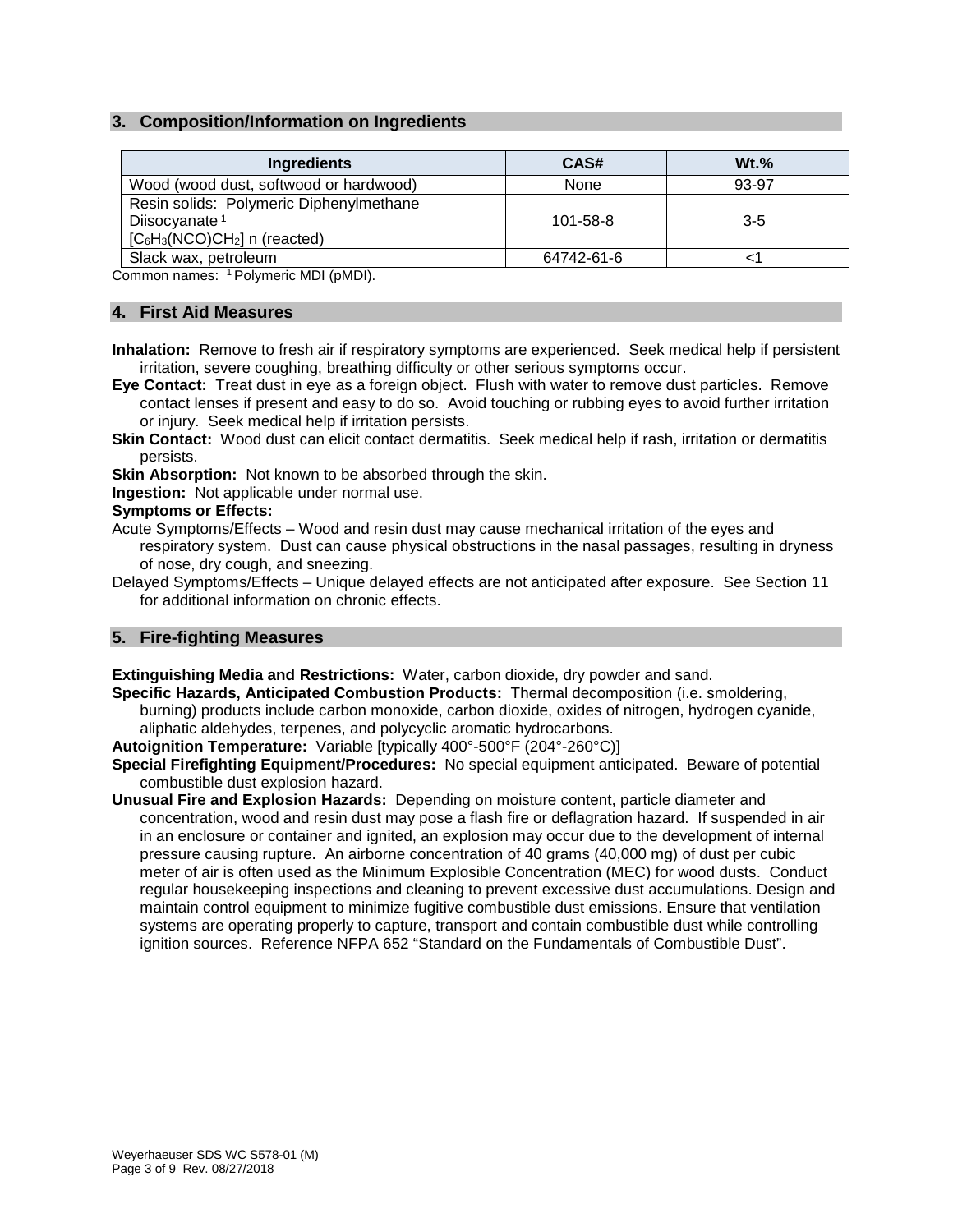#### **6. Accidental Release Measures**

**Steps to be taken in case Material Is Released or Spilled:** Sweep or vacuum up for recovery and disposal. Avoid creating dusty conditions whenever feasible. Maintain good housekeeping to avoid accumulation of wood and resin dust on exposed surfaces. Use approved filtering facepiece respirator ("dust mask") or higher levels of respiratory protection as indicated and goggles where ventilation is not possible and exposure limits may be exceeded or for additional worker comfort.

### **7. Handling and Storage**

**Precautions to be taken in Handling and Storage:** Product dust may pose a combustible dust hazard. Keep away from ignition sources. Avoid eye contact. Avoid prolonged or repeated contact with skin. Avoid prolonged or repeated breathing of dusts. Store in well-ventilated, cool, dry place away from open flame.

#### **8. Exposure Control Measures/Personal Protection**

#### **Exposure Limits/Guidelines:**

| Ingredient(s)                                          | Agency               | <b>Exposure Limit(s)</b>                               | <b>Comments</b>                    |
|--------------------------------------------------------|----------------------|--------------------------------------------------------|------------------------------------|
| Wood (wood dust, softwood or<br>hardwood)              | <b>OSHA</b>          | PEL-TWA 15 mg/m <sup>3</sup> (see<br>footnote A below) | <b>Total Dust</b><br>(PNOR)        |
|                                                        | <b>OSHA</b>          | PEL-TWA 5 mg/m <sup>3</sup> (see<br>footnote A below)  | Respirable dust<br>fraction (PNOR) |
|                                                        | <b>ACGIH</b>         | TLV-TWA 1 mg/m <sup>3</sup>                            | Inhalable fraction                 |
| Polymeric Diphenylmethane<br>Diisocyanate <sup>B</sup> | <b>OSHA</b><br>ACGIH | None<br>None                                           |                                    |

<sup>A</sup> In AFL-CIO v OSHA, 965 F. 2d 962 (11th Cir. 1992), the Court overturned OSHA's 1989 Air Contaminants Rule, including the specific PEL's for wood dust that OSHA had established at that time. The 1989 vacated PEL's were: 5 mg/m<sup>3</sup> PEL-TWA and 10 mg/m<sup>3</sup> STEL (15 min), all softwood and hardwood except Western Red Cedar. Wood dust is now regulated by OSHA as "Particulates Not Otherwise Regulated" (PNOR), which is also referred to as "nuisance dust". However, some states have regulated wood dust PEL's in their state plans. Additionally, OSHA indicated that it may cite employers under the OSH Act general duty clause in appropriate circumstances. **<sup>B</sup>**This ingredient is the polymerized form of MDI resin.

#### **Ventilation:**

- LOCAL EXHAUST Provide local exhaust as needed so that exposure limits are met. Ventilation to control dust should be considered where potential explosive concentrations and ignition sources are present. The design and operation of any exhaust system should consider the possibility of explosive concentrations of product dust within the system. See "SPECIAL" section below. Use of tool mounted exhaust systems should also be considered, especially when working in enclosed areas.
- MECHANICAL (GENERAL) Provide general ventilation in processing and storage areas so that exposure limits are met.
- SPECIAL Ensure that exhaust ventilation and material transport systems involved in handling this product contain explosion relief vents or suppression systems designed and operated in accordance with applicable standards if the operating conditions justify their use.
- OTHER ENGINEERING CONTROLS Cutting and machining of product should preferably be done outdoors or with adequate ventilation and containment.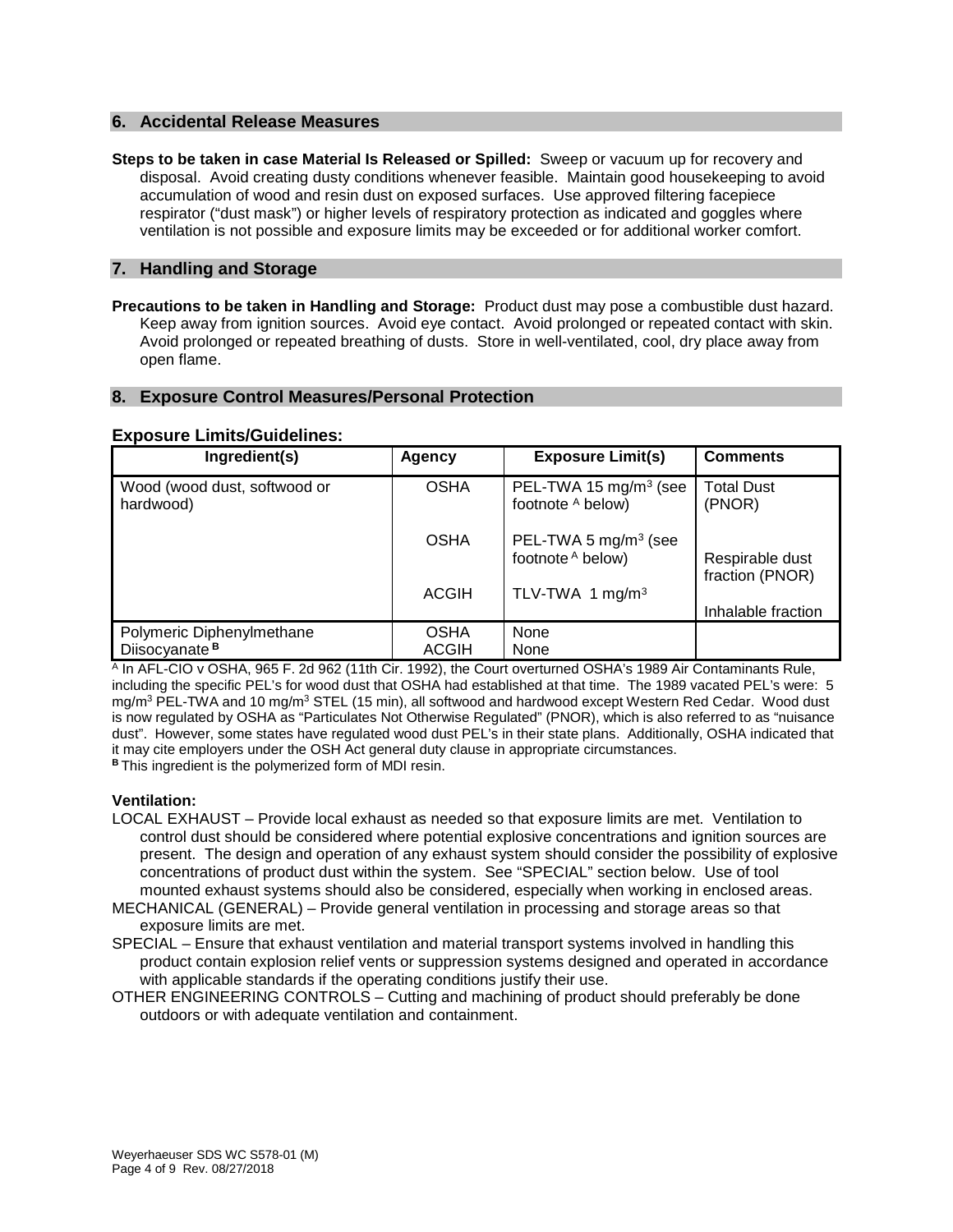# **8. Exposure Control Measures/Personal Protection (cont'd.)**

#### **Personal Protective Equipment:**

RESPIRATORY PROTECTION – Use filtering face piece respirator ("dust mask") tested and approved under appropriate government standards such as NIOSH (US),CSA (Canada), CEN (EU), or JIS (Japan) if exposure limits may be exceeded or for additional worker comfort or symptom relief. Use respiratory protection in accordance with jurisdictional regulatory requirements similar to the OSHA respiratory protection standard 29CFR 1910.134 following a determination of risk from potential exposures.

EYE PROTECTION – Approved goggles or tight fitting safety glasses are recommended when excessive exposures to dust may occur (e.g. during clean up) and when eye irritation may occur.

- PROTECTIVE GLOVES Cloth, canvas, or leather gloves are recommended to prevent direct contact and to minimize potential slivers and mechanical irritation from handling product.
- OTHER PROTECTIVE CLOTHING OR EQUIPMENT Outer garments which cover the arms may be desirable in extremely dusty areas.

WORK/HYGIENE PRACTICES – Follow good hygienic and housekeeping practices. Clean up areas where dust settles to avoid excessive accumulation of this combustible material. Minimize compressed air blowdown or other practices that generate high airborne-dust concentrations.

# **9. Physical/Chemical Properties**

**Appearance:** Solid composite board product with a wood odor.

| <b>Odor/Odor Threshold(s):</b>                  | <b>NAV</b>                                                |
|-------------------------------------------------|-----------------------------------------------------------|
| pH:                                             | <b>NAP</b>                                                |
| <b>Melting/Freezing Point:</b>                  | <b>NAP</b>                                                |
| Boiling Point (@ 760 mm Hg) and Range:          | <b>NAP</b>                                                |
| <b>Flash Point:</b>                             | <b>NAV</b>                                                |
| <b>Evaporation Rate:</b>                        | <b>NAP</b>                                                |
| <b>Flammability:</b>                            | <b>NAV</b>                                                |
| <b>Lower/Upper Explosive Limits:</b>            | 40,000 mg of dust per cubic meter of air is often used as |
|                                                 | the LEL for wood dusts.                                   |
| Vapor Pressure (mm Hg):                         | <b>NAP</b>                                                |
| Vapor Density (air = 1; 1 atm):                 | <b>NAP</b>                                                |
| <b>Relative Density:</b>                        | <b>NAP</b>                                                |
| Solubility:                                     | < 0.1                                                     |
| <b>Partition Coefficient (n-octanol/water):</b> | <b>NAP</b>                                                |
| <b>Autoignition Temperature:</b>                | Variable [typically 400°-500°F (204°-260°C)]              |
| <b>Decomposition Temperature:</b>               | <b>NAV</b>                                                |
| <b>Viscosity:</b>                               | <b>NAP</b>                                                |
| <b>Other Properties:</b>                        | <b>NAP</b>                                                |

#### **10. Stability and Reactivity**

**Reactivity:** NAP

Hazardous Polymerization: <br> **Hazardous Polymerization:** <br> **D** May occur <br> **May occur** 

**Stability:** □ Unstable ■ Stable

**Conditions to Avoid:** Avoid all sources of ignition, protect form moisture.

**Incompatibility (Materials to Avoid):** Avoid contact with strong acids, bases, oxidizing agents and drying oils.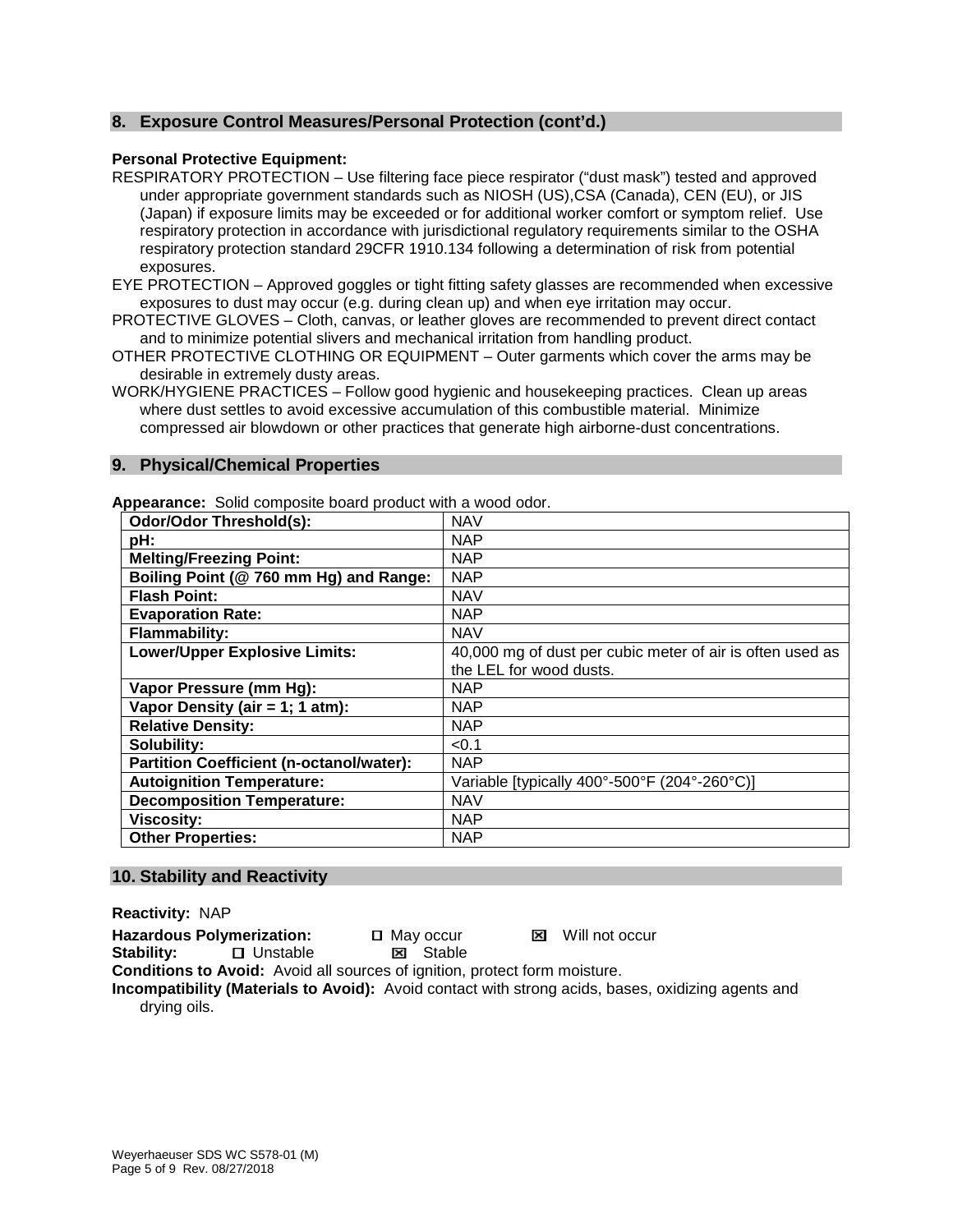# **10. Stability and Reactivity (cont'd.)**

- **Hazardous Decomposition or By-Products:** Natural decomposition of organic materials such as wood may produce toxic gases and an oxygen deficient atmosphere in enclosed or poorly ventilated areas. Spontaneous and rapid hazardous decomposition will not occur.
- **Sensitivity to Static Discharge:** Airborne wood and resin dust may be ignited by a static discharge depending on airborne concentrations, particle size and moisture content (for wood particles).

#### **11. Toxicological Information**

**Likely Route(s) of Exposure:**

- **E** Ingestion:
- **EX** Skin: Dust
- **EX** Inhalation: Dust
- Eye:Dust

**Signs and Symptoms of Exposure:** See section 4.

- **Wood Dust - NTP:** According to its Report on Carcinogens, Fourteenth Edition, NTP states, "Wood dust is known to be a human carcinogen based on sufficient evidence of carcinogenicity from studies in humans". An association between wood dust exposure and cancer of the nasal cavity has been observed in case reports, cohort studies, and case-control studies that specifically addressed nasal cancer. Strong and consistent associations with cancer of the nasal cavities and paranasal sinuses were observed both in studies of people whose occupations are associated with wood dust exposure and in studies that directly estimated wood dust exposure. This classification is based primarily on increased risk in the occurrence of adenocarcinomas of the nasal cavities and paranasal sinuses associated with exposure to wood dust. The evaluation did not find sufficient evidence to associate cancers of the oropharynx, hypopharynx, lung, lymphatic and hematopoietic systems, stomach, colon or rectum with exposure to wood dust. There is inadequate evidence for the carcinogenicity of wood dust from studies in experimental animals according to NTP.
- **Wood Dust: IARC – Group 1:** Carcinogenic to humans; sufficient evidence of carcinogenicity. This classification is primarily based on studies showing an association between occupational exposure to wood dust and adenocarcinoma to the nasal cavities and paranasal sinuses. IARC did not find sufficient evidence of an association between occupational exposure to wood dust and cancers of the oropharynx, hypopharynx, lung, lymphatic and hematopoietic systems, stomach, colon or rectum.

# **Carcinogenicity Listing(s):**<br>**EXI** NTP:

- **EXECUPERENT PROBUT AT PET SET ASSES** MOOD dust, Known Human Carcinogen.<br> **EXECUPERENT ARC Monographs:** Wood dust, Group 1 carcinogenic to hu
- IMBI IARC Monographs: Wood dust, Group 1 carcinogenic to humans.
- **D** OSHA Regulated: None.
- **Toxicity Data:** No specific information available for product or material in purchased form. Individual component information is listed below.

#### **Components:**

#### Wood dust (softwood or hardwood)

Dusts generated from sawing, sanding or machining the product may cause respiratory irritation, nasal dryness and irritation, coughing and sinusitis. NTP and IARC (Group 1) classify wood dust as a human carcinogen. See Section 2 above.

**Target Organs:** Eyes, skin, and respiratory system.

**Note:** Weyerhaeuser evaluated the studies referenced in the ACGIH® TLV® Documentation for Wood Dust and others which included potential allergenic references for wood species which may cause skin or respiratory sensitization. There are a limited number of studies of highly variable consistency which reference sensitization from some species of wood. When the total weight of evidence is considered this product is considered to be an eye, skin and respiratory irritant and not a respiratory or skin sensitizer according to health hazard classification criteria.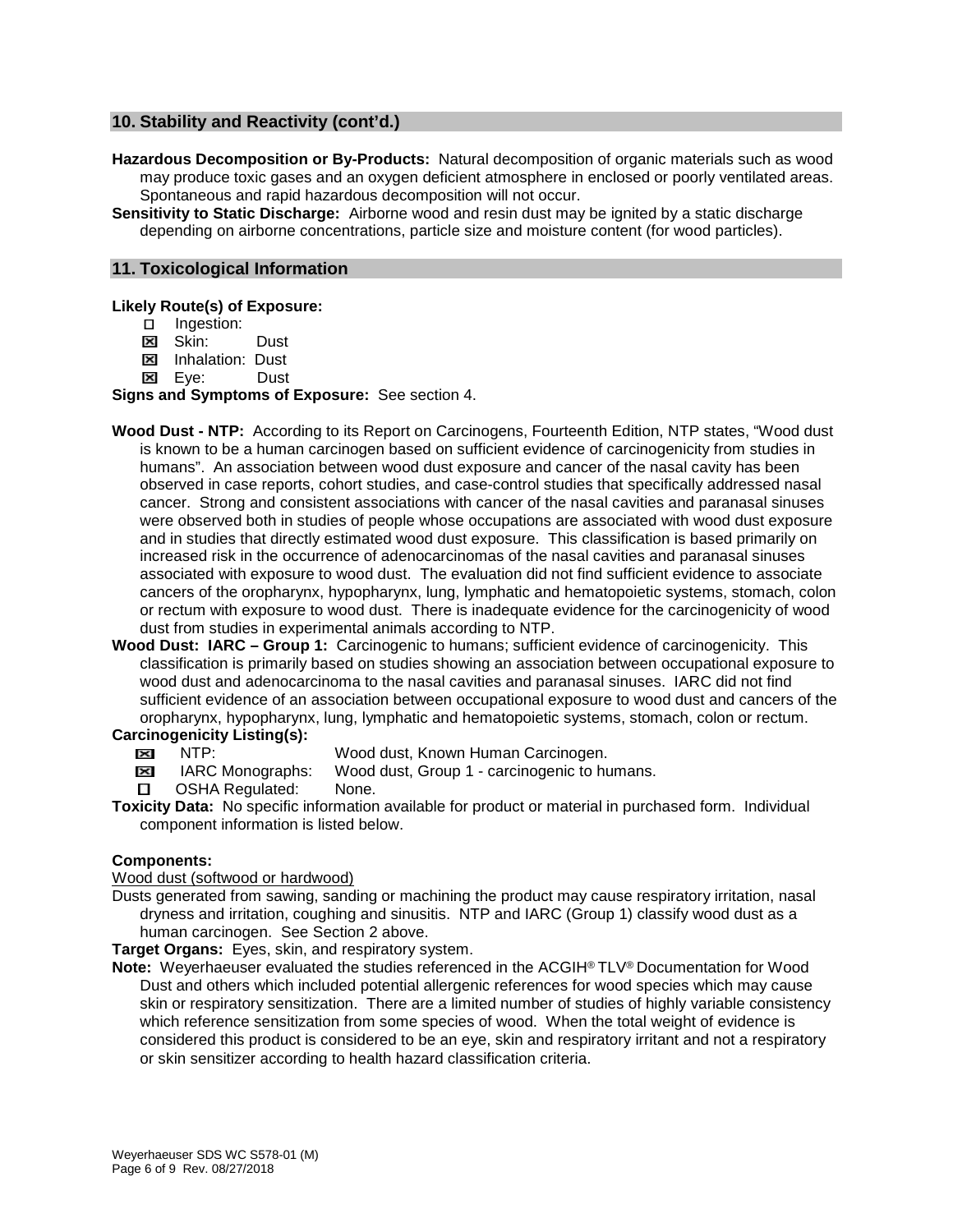#### **12. Ecological Information**

**Ecotoxicity:** NAV for finished product.

**Biopersistance and Degradability:** The wood in this product would be expected to be biodegradable. Polymeric MDI

The effects from a simulated accidental pollution event in a pond with polymeric MDI on different trophic levels of the aquatic ecosystem were investigated (Heimbach F. et.al., 1996). Neither monomeric MDI nor its potential reaction product MDA (4, 4'-diphenylmethanediamine) was detected in water or accumulated by fish. The MDI polymerized to inert polyurea on the sediment of the test ponds. This polymerization formed carbon dioxide, released as bubbles which floated to the water surface. There was no direct effect on the pelagic community (phytoplankton, zooplankton, fish, and macrophytes) of the test ponds

**Bioaccumulation:** Not expected to bio accumulate. **Soil Mobility:** NAV **Other Adverse Effects:** NAP

#### **13. Disposal Considerations**

**Waste Disposal Method:** Dry land disposal or incineration is acceptable in most areas. It is, however, the user's responsibility to determine at the time of disposal whether your waste meets any jurisdictional restrictions. Note that wood and resin dust may pose a combustible dust hazard.

#### **14. Transport Information**

**Mode**: (air, land, water) Not regulated as a hazardous material by the U.S. Department of Transportation. Not listed as a hazardous material in Canadian Transportation of Dangerous Goods (TDG) regulations. Not regulated as a hazardous material by IMDG or IATA regulations concerning the transport of hazardous materials.

| <b>UN Proper Shipping Name:</b>      | <b>NAP</b> |
|--------------------------------------|------------|
| <b>UN/NA ID Number:</b>              | <b>NAP</b> |
| <b>Hazard Class:</b>                 | <b>NAP</b> |
| <b>Packing Group:</b>                | <b>NAP</b> |
| <b>Environmental Hazards (Marine</b> | <b>NAP</b> |
| Pollutant):                          |            |
| <b>Special Precautions</b>           | <b>NAP</b> |

#### **15. Regulatory Information**

**TSCA:** All components of this product are listed on the TSCA inventory.

**CERCLA:** NAP

**DSL:** All components of this product are listed on the Canada DSL.

**OSHA:** Wood products are not hazardous under the criteria of the federal OSHA Hazard Communication Standard 29 CFR 1910.1200. However, dust generated by sawing, sanding or machining activities is considered a hazardous chemical.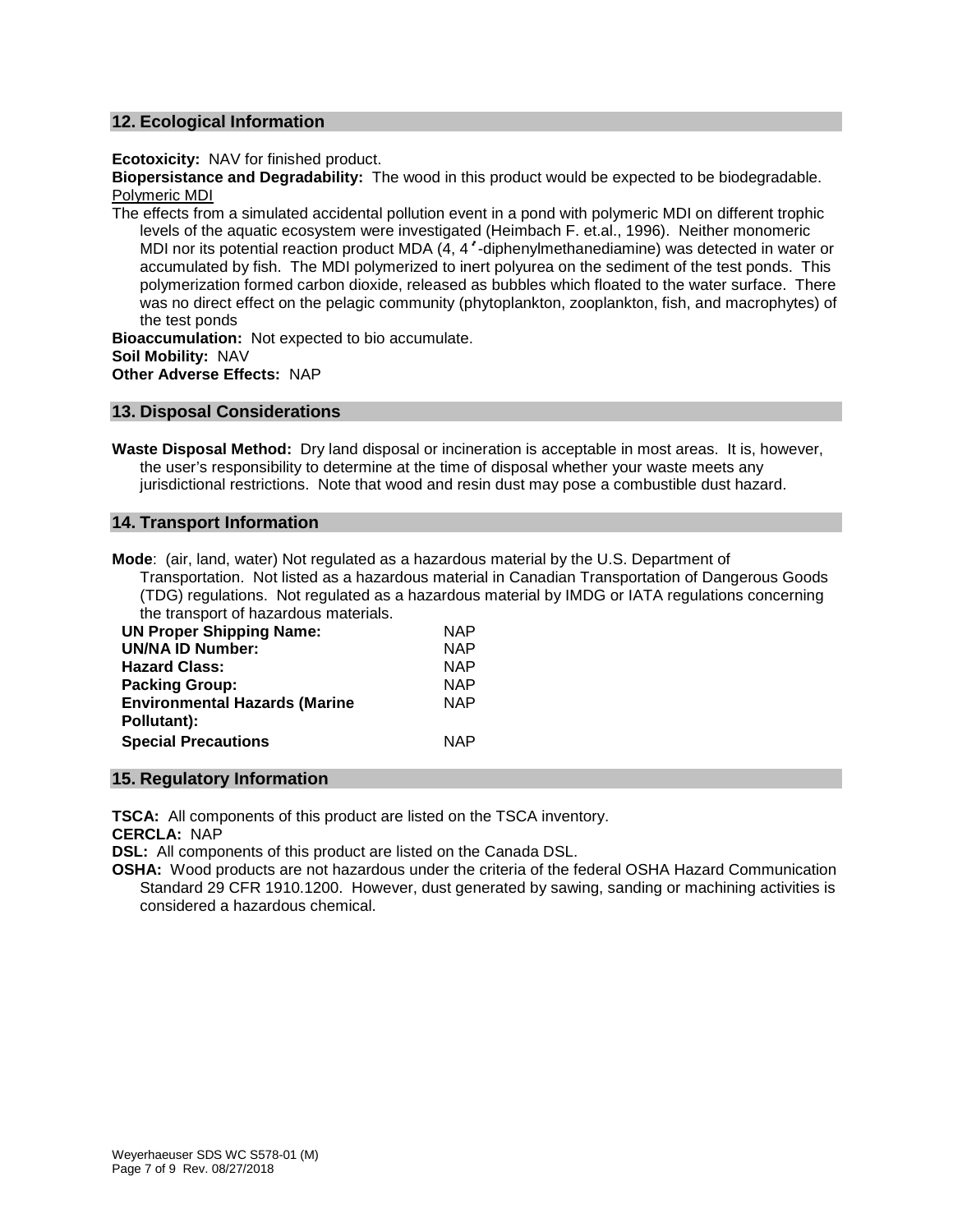# **15. Regulatory Information (cont'd.)**

#### **STATE RIGHT-TO-KNOW:**

California Proposition 65 –

 **WARNING**: This product can expose you to chemicals including wood dust which are known to the State of California to cause cancer. Drilling, sawing, sanding or machining wood products can expose you to wood dust. Avoid inhaling wood dust or use a dust mask or other safeguards for personal protection. For more information go to [www.P65Warnings.ca.gov/wood.](http://www.p65warnings.ca.gov/wood)

Pennsylvania – When cut or otherwise machined, the product may emit wood dust. Wood dust appears on Pennsylvania's Appendix A, Hazardous Substance Lists.

New Jersey – When cut or otherwise machined, the product may emit wood dust. Wood dust appears on New Jersey's Environmental Hazardous Substance List.

**SARA 313 Information:** This material does not contain any chemical ingredient (s) that exceed the de minimis reporting levels established by SARA Title III, section 313 and 40 CFR section 372.

**SARA 311/312 Hazard Category:** This material has been reviewed according to the EPA "Hazard Categories" promulgated under SARA Title III Sections 311 and 312 and is considered, under applicable definitions, to meet the following categories:

| An immediate (acute) health hazard |  | Yes |
|------------------------------------|--|-----|
| A delayed (chronic) health hazard  |  | Yes |
| A corrosive hazard                 |  | Nο  |
| A fire hazard                      |  | Nο  |
| A reactivity hazard                |  | Nο  |
| A sudden release hazard            |  | N٥  |
|                                    |  |     |

**FDA:** Not intended for use as a food additive or indirect food contact item.

**WHMIS Classification:** Wood and products made from wood are exempt from WHMIS per the Hazardous Products Act (HPA). However, wood dust released during the use or modifications of wood products may be hazardous. See Section 2 for health and combustible dust hazard information.

# **16. Other Information**

**Date Prepared:** 12/24/2016

**Date Revised:** 08/27/2018

**Prepared By:** Weyerhaeuser Company Health and Safety.

**Weyerhaeuser SDS and label available on:**

<http://www.wy.com/sustainability/environment/product-stewardship/safety-data-sheets/>

**User's Responsibility**: The information contained in this Safety Data Sheet is based on the experience of occupational health and safety professionals and comes from sources believed to be accurate or otherwise technically correct. It is the user's responsibility to determine if the product is suitable for its proposed application(s) and to follow necessary safety precautions. The user has the responsibility to ensure that the most current SDS is used.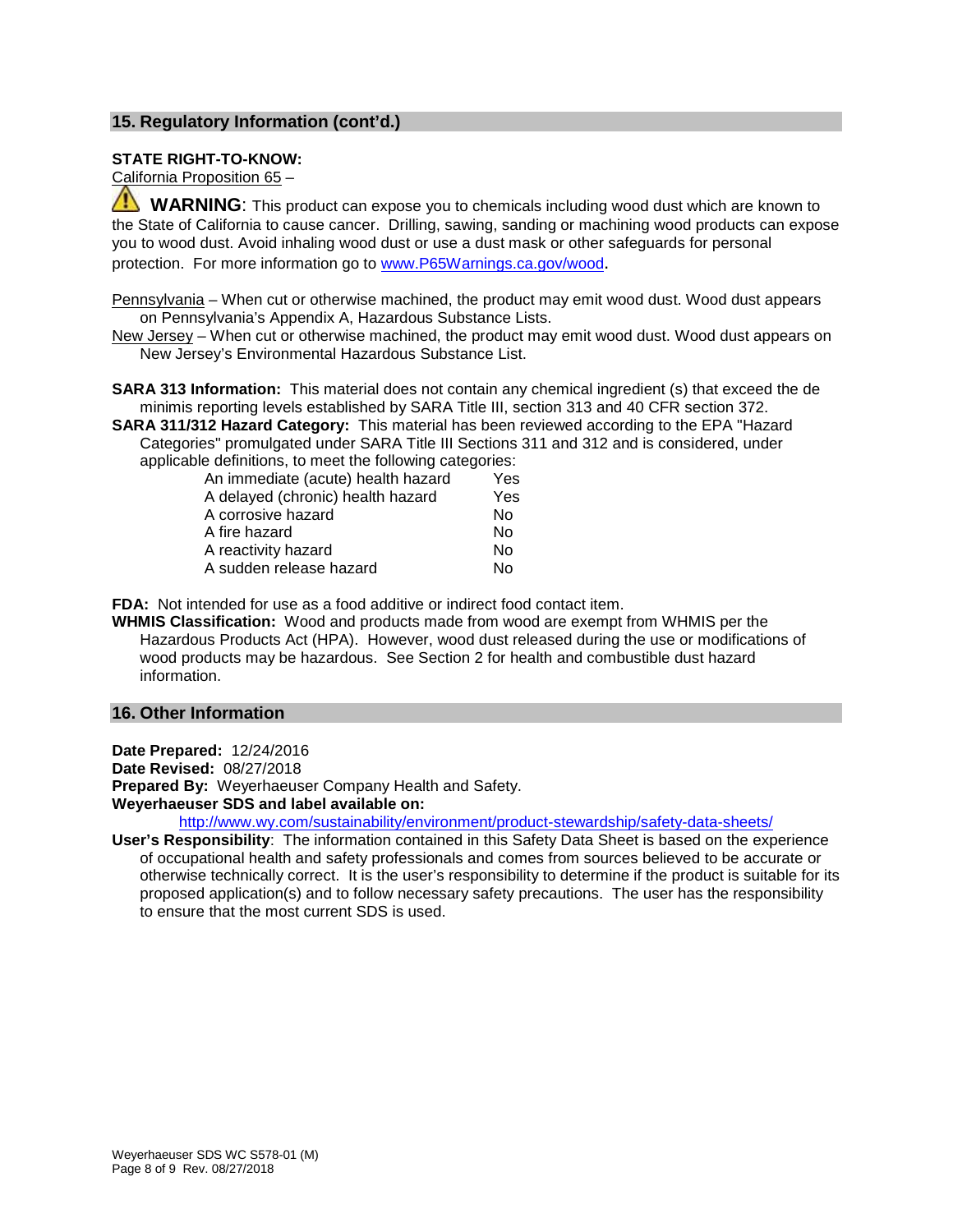# **16. Other Information (cont'd.)**

# **Definition of Common Terms:**

| ACGIH <sup>®</sup> | $=$ | American Conference of Governmental Industrial Hygienists                                                                       |
|--------------------|-----|---------------------------------------------------------------------------------------------------------------------------------|
| C                  | $=$ | <b>Ceiling Limit</b>                                                                                                            |
| CAS#               | $=$ | <b>Chemical Abstracts System Number</b>                                                                                         |
| <b>DOT</b>         | $=$ | U. S. Department of Transportation                                                                                              |
| <b>DSL</b>         | $=$ | Domestic Substance List                                                                                                         |
| EC#                | $=$ | Identifying Number Assigned to Chemicals Contained in the European Inventory of<br><b>Existing Chemical Substances (EINECS)</b> |
| $EC_{50}$          | $=$ | Effective Concentration That Inhibits the Endpoint to 50% of Control Population                                                 |
| EPA                | $=$ | U.S. Environmental Protection Agency                                                                                            |
| <b>GHS</b>         | $=$ | Globally Harmonized System of Classification and Labelling of Chemicals                                                         |
| <b>HMIS</b>        | $=$ | (Canada) Hazardous Materials Identification System                                                                              |
| <b>HNOC</b>        | $=$ | Hazards Not Otherwise Classified                                                                                                |
| <b>IARC</b>        | $=$ | International Agency for Research on Cancer                                                                                     |
| <b>IATA</b>        | $=$ | International Air Transport Association                                                                                         |
| <b>IMDG</b>        | $=$ | International Maritime Dangerous Goods                                                                                          |
| $LC_{50}$          | $=$ | Concentration in Air Resulting in Death To 50% of Experimental Animals                                                          |
| LCLo               | $=$ | Lowest Concentration in Air Resulting in Death                                                                                  |
| $LD_{50}$          | $=$ | Administered Dose Resulting in Death to 50% of Experimental Animals                                                             |
| LDLo               | $=$ | Lowest Dose Resulting in Death                                                                                                  |
| <b>LEL</b>         | $=$ | Lower Explosive Limit                                                                                                           |
| LFL.               | $=$ | Lower Flammable Limit                                                                                                           |
| <b>MSHA</b>        | $=$ | Mine Safety and Health Administration                                                                                           |
| <b>NAP</b>         | $=$ | Not Applicable                                                                                                                  |
| <b>NAV</b>         | $=$ | Not Available                                                                                                                   |
| <b>NIOSH</b>       | $=$ | National Institute for Occupational Safety and Health                                                                           |
| <b>NFPA</b>        | $=$ | National Fire Protection Association                                                                                            |
| <b>NPRI</b>        | $=$ | (Canada) National Pollution Release Inventory                                                                                   |
| <b>NTP</b>         | $=$ | National Toxicology Program                                                                                                     |
| <b>OSHA</b>        | $=$ | Occupational Safety and Health Administration                                                                                   |
| <b>PEL</b>         | $=$ | Permissible Exposure Limit                                                                                                      |
| <b>PNOR</b>        | $=$ | Particulate Not Otherwise Regulated                                                                                             |
| <b>PNOS</b>        | $=$ | Particulate Not Otherwise Specified                                                                                             |
| <b>RCRA</b>        | $=$ | Resource Conservation and Recovery Act                                                                                          |
| <b>STEL</b>        | $=$ | Short-Term Exposure Limit (15 minutes)                                                                                          |
| <b>STP</b>         | $=$ | <b>Standard Temperature and Pressure</b>                                                                                        |
| <b>TCLo</b>        | $=$ | Lowest Concentration in Air Resulting in a Toxic Effect                                                                         |
| TDG                | $=$ | (Canada) Transportation of Dangerous Goods                                                                                      |
| <b>TDLo</b>        | $=$ | Lowest Dose Resulting In a Toxic Effect                                                                                         |
| <b>TLV</b>         | $=$ | <b>Threshold Limit Value</b>                                                                                                    |
| <b>TSCA</b>        | $=$ | <b>Toxic Substance Control Act</b>                                                                                              |
| TWA                | $=$ | Time-Weighted Average (8 hours)                                                                                                 |
| <b>UFL</b>         | $=$ | Upper Flammable Limit                                                                                                           |
| <b>WHMIS</b>       | $=$ | (Canada) Workplace Hazardous Materials Information System                                                                       |